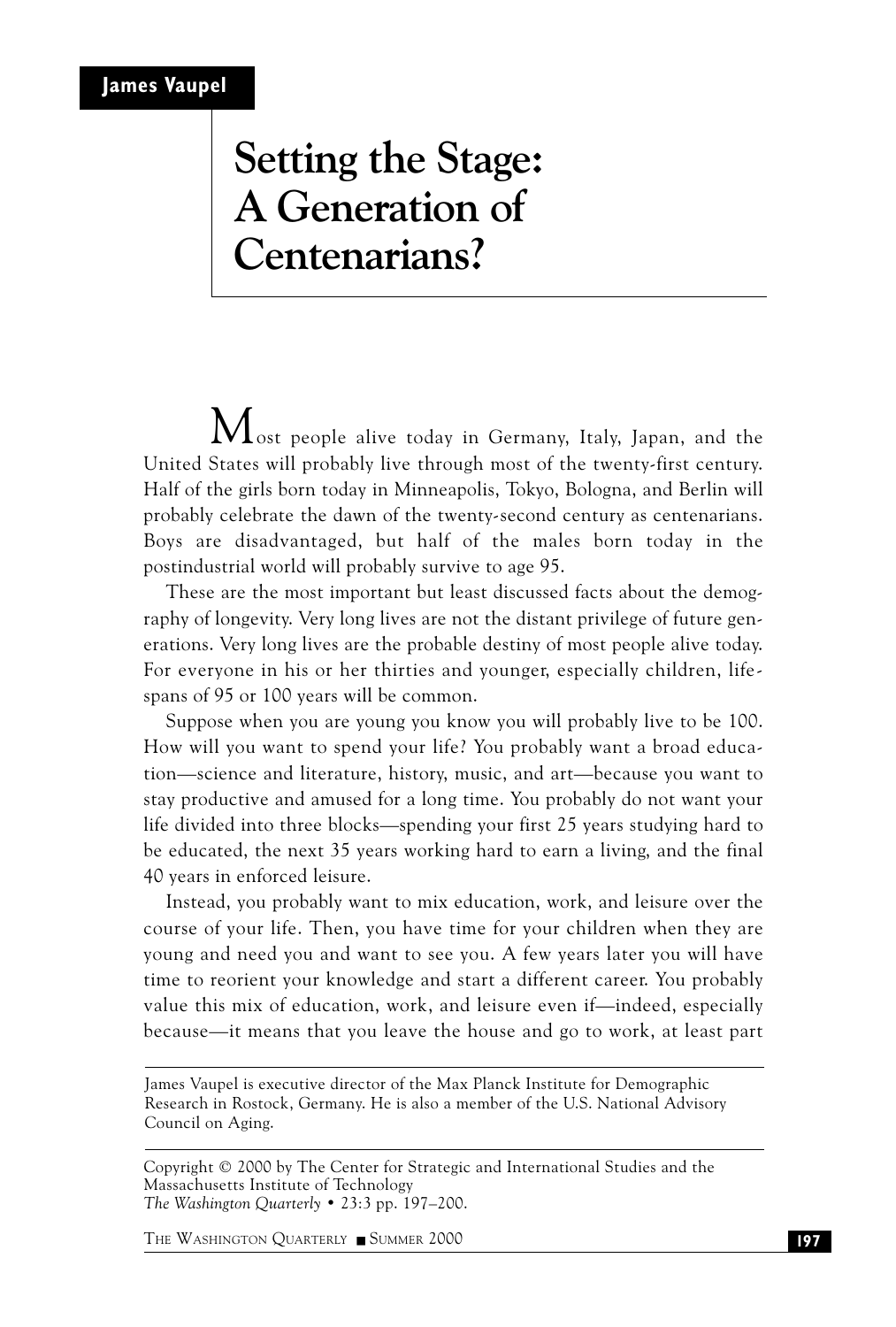time, when you are in your seventies and eighties. Many people in the United States and Japan already work past age 60 or 70.

People will want to work longer for two reasons. First, most of our children will be much healthier when they reach age 70 or 80 than we are today. Indeed, every successive generation is becoming healthier at older ages. They will live to age 95 or 100 because they will be so healthy and active at age 80. Second, people will want to work later in life so that they do not have to work so hard earlier in life. We all must contribute something to get the world's work done, but we do not have to jam our contribution into that period of life when our children need us.

Most of the people alive today in Japan, as well as in China, in the United States as well as in Mexico, in Italy as well as in Turkey, will probably still be alive half a century from now, in 2050. Public policies to address the new demography of longevity should be far sighted and long term*—*policies that will work not just today but decades from today. In particular, they should be designed to respond to the new needs of people who will probably live a very long time.

I say "probably" because there is a lot of uncertainty about death. On the one hand, biochemical warfare, epidemics worse than AIDS, nuclear terrorism, and environmental collapse could make life nasty, brutal, and short. On the other hand, the biological and biomedical sciences appear to be poised today just as the physical and engineering sciences were a century ago. The twentieth century brought us cars, airplanes and rockets, telephones, television, computers, and the Internet. The twenty-first century may well bring us cures for cancer, stroke, and Alzheimer's, genetic engineering, and perhaps even deep understanding of the aging process. Then our babies may live not 100 years, but 120 years, 150 years, or perhaps indefinitely. Perhaps every decade that you live will produce a decade of new biology, letting you live another decade. This is possible—improbable, but possible.

If so, the world's population is going to become a lot bigger—unless the number of births correspondingly declines. Birth rates are already very low in Japan, Italy, Spain, Germany, and some other developed countries. In several more of these countries—although not in the United States—the prospects are that national population is about to decline dramatically. If birth rates stay low and immigration is also low, Italy's population, for example, could be 10 million at the end of the twenty-first century, a fifth of the population today. It appears likely that sometime in this century—perhaps as early as 2030, more probably around 2050 or 2060—the population of the world will peak at between 8 and 10 billion and then start to decline. Unless, that is, mortality falls dramatically, immigration rises, or fertility rates increase.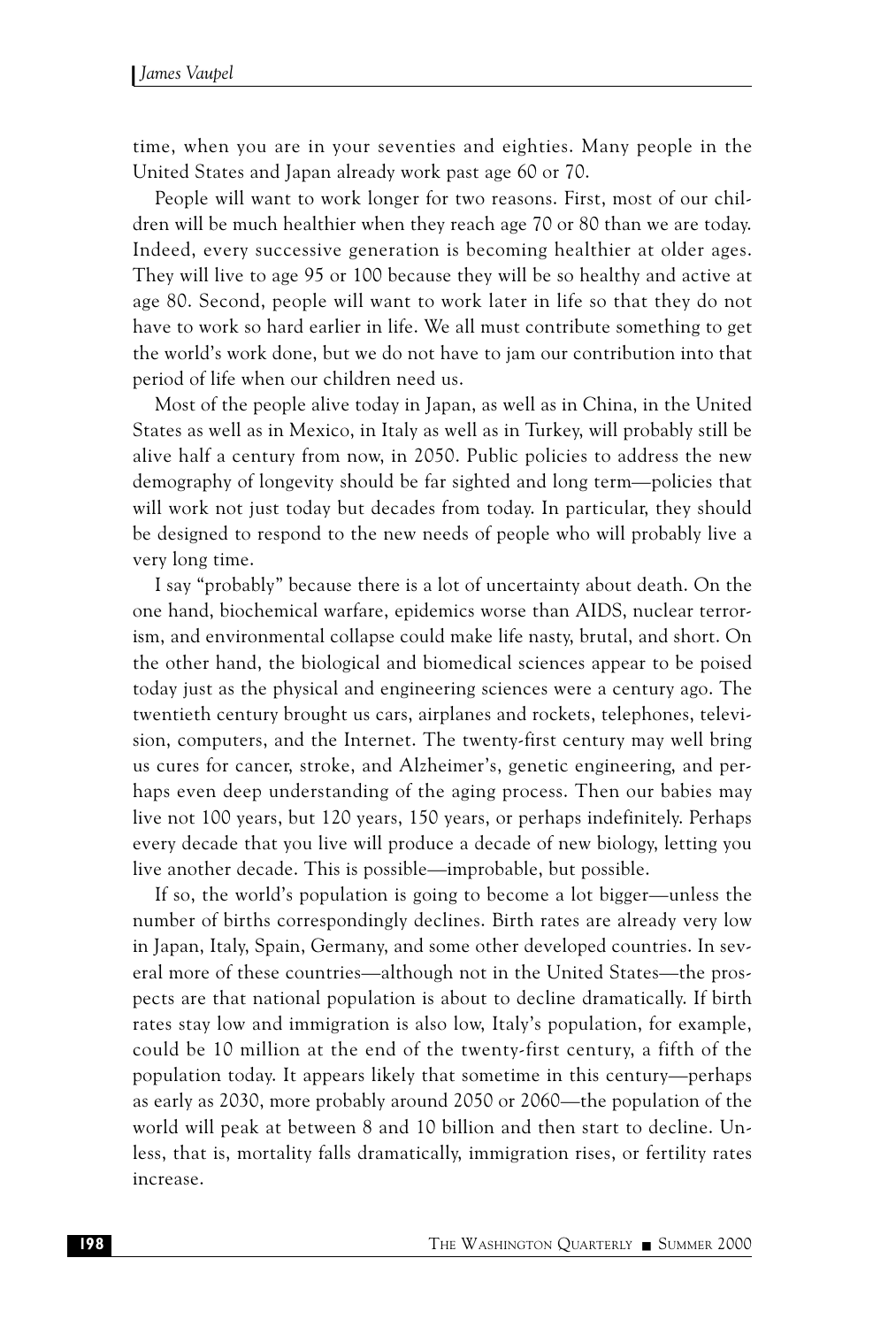Fertility rates are particularly hard to predict. My own informal research reveals that half of demographers think that the very low birthrates of Japan, Italy, and Germany are a transient phenomenon and that birthrates will rise within a decade or two to levels approaching 2 children per woman. But the other half of the demographers think that low fertility rates, at levels between an average of 1 and 1.5 children per woman, are likely to be a pattern for many decades. Whether fertility rates are low or very low depends on people's desire for children and on social norms and conditions. By providing day care, flexible labor markets, and opportunities for parents to spend time with their young children, policymakers may possibly encourage higher fertility rates and simultaneously improve life for younger working men and women.

The longer people live and the fewer babies they have, the greater their average age will be. Half the people in Japan, Germany, and Italy may be older than age 50 in 2050. If the one-child policy were still strictly enforced, the population of China would be approximately a billion in 2050. Half of those billion would be older than 60, and 400 million would be older than 65. To keep the over-60 population to one quarter of the

I here is an easy way to solve the problem of "too many elderly." Raise the definition.

total, Chinese policymakers would have to allow, and perhaps even encourage births, for the population to increase to 2 billion.

There is an easy way to solve the problem of "too many elderly." Just raise the definition of "elderly." If most 70 year olds today are as healthy as most 60 year olds used to be, why not allow and encourage people to work to age 70? And if in the future 80 year olds are as healthy as 70 year olds or even 60 year olds are today, why not allow and encourage them to work to age 80?

There is no doubt that the new demography of oldest-old lifespans and lowest-low fertility rates is going to drive policy in the twenty-first century. The age distribution of populations will shift from hordes of children to crowds of the elderly. Families used to be horizontal—people had many cousins but few living grandparents. In the future, families will be vertical, with few cousins but with four or even five generations living contemporaneously.

People will think about their lives in a very different way. It used to be that the length of a person's life was highly uncertain. In the future, unless catastrophe strikes, people in Japan, Italy, Germany, and the United States will be able to count on living to age 80 or 90 and to have a good shot at making it to age 100. They will be healthier and wealthier than we are.